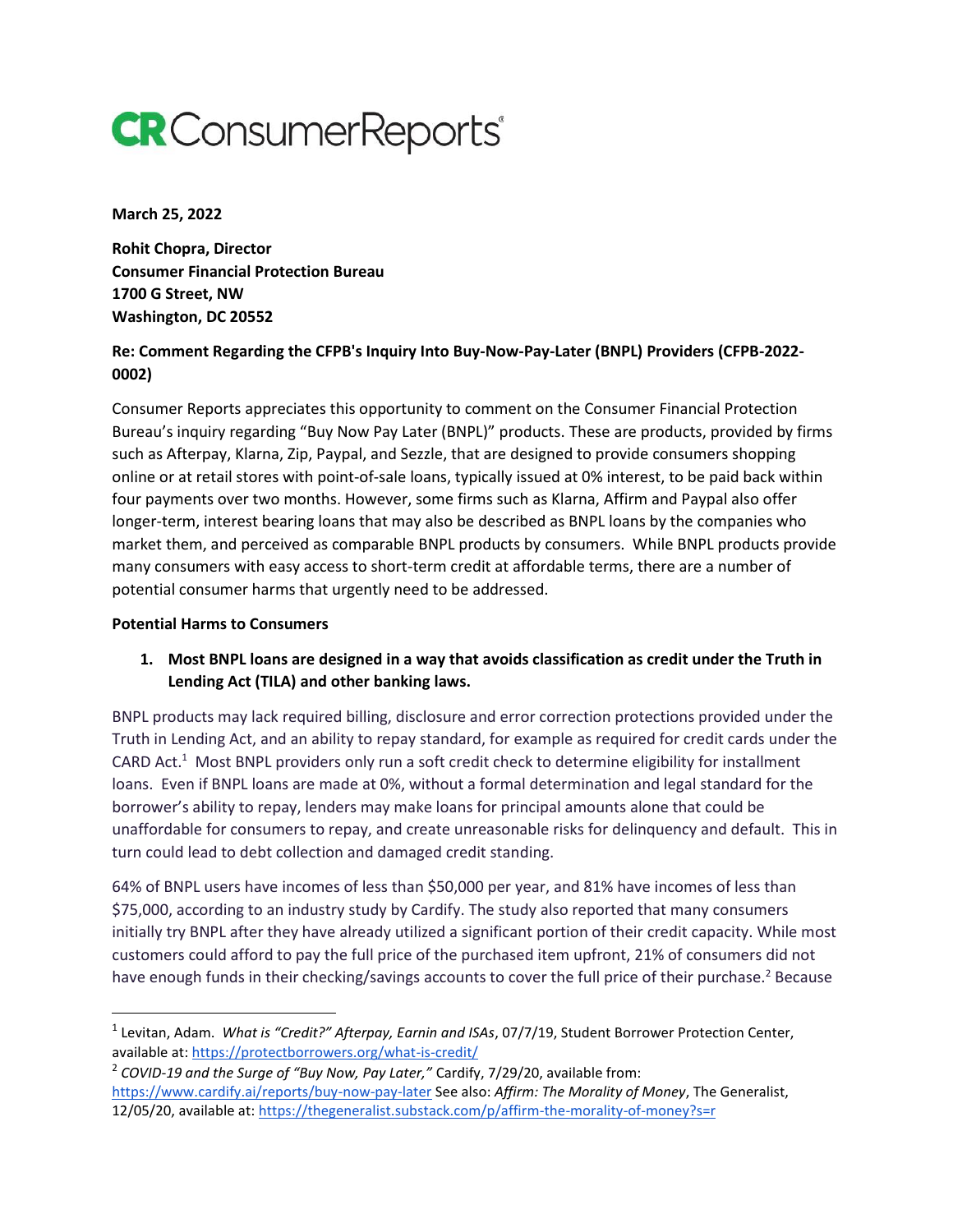borrowers may take out multiple BNPL loans, and also have other credit products they are using, there is a distinct possibility that many users could become overextended on credit obligations. Approximately 20% of Afterpay users took out 6-10 loans or more each year. Of that amount, nearly 4% took out 16 loans or more each year.<sup>3</sup>

If consumers cannot afford the burden of repaying one of multiple BNPL loans, either by themselves or in combination with other credit card debt or loans they have, they may overdraw their bank accounts and debit cards. This could lead to expensive overdraft fees, in addition to the BNPL late payment fees. Furthermore, overdraft fees may in turn result in borrowers being blacklisted by the ChexSystems credit reporting bureau, making it more difficult for them to get a bank account in the future.

According to a recent national survey of 2,200 adults, users of BNPL services are much more likely to overdraw their bank or credit union accounts than the public at large. 33% of BNPL users reported incurring an overdraft in January 2022, compared to a rate for 15% for non-users. This high rate of overdrafting raises concerns that BNPL users may be overextended on credit payments and household expenses, and be at risk of regularly incurring late fees and overdraft fees.<sup>4</sup> If BNPL companies were required to more fully assess user ability to repay, similar to traditional credit products, users would likely be at lower risk of missing payments and incurring expensive fees.

# **2. BNPL products lack standardized disclosures of terms and fees, leaving consumers often confused.**

Because of the proliferation of different BNPL products, and varying web and digital app designs, consumers may become confused about terms of loans, repayment dates and other product attributes, resulting in inappropriate product selection and backend fees and interest charges. BNPL apps do not consistently present the terms of the loan in a standardized format, and it isn't clear that these apps have been tested to make sure consumers can easily find information to understand how the product works and make effective product comparisons.

Consumers who are shopping online and/or downloading apps may not be able to find basic information regarding: interest rates, dates at which payments will be due, late fees, origination fees,<sup>5</sup> soft vs. hard credit pull, debt collection practices, credit reporting practices, and customer service contact information. Further, because consumers may be in a hurry to complete transactions, they may rapidly click through permission screens and overlook key information about how the product works, and its unique features, terms and risks.

Consumers may also not realize they are entering into transactions with a third-party payment company, which could make it more difficult to effectively dispute and resolve issues relating to the quality of goods, goods never shipped or received, returns and refunds. Consumers may first encounter

 $3$  Ibid.

<sup>4</sup> Williams, Claire. Morning Consult, *'Buy Now, Pay Later' Users Significantly More Likely to Overdraft than Nonusers,* 3/2/22, available at[: https://morningconsult.com/2022/03/02/buy-now-pay-later-bnpl-overdraft-data/](https://morningconsult.com/2022/03/02/buy-now-pay-later-bnpl-overdraft-data/) <sup>5</sup> Uplift, a travel-focused BNPL provider, charges a 2% origination fee for some loans. See Felton, Ryan, *The Trouble with Travel Loans*, Consumer Reports, 12/20/19, available at: [https://www.consumerreports.org/loans/the](https://www.consumerreports.org/loans/the-trouble-with-travel-loans/)[trouble-with-travel-loans/](https://www.consumerreports.org/loans/the-trouble-with-travel-loans/)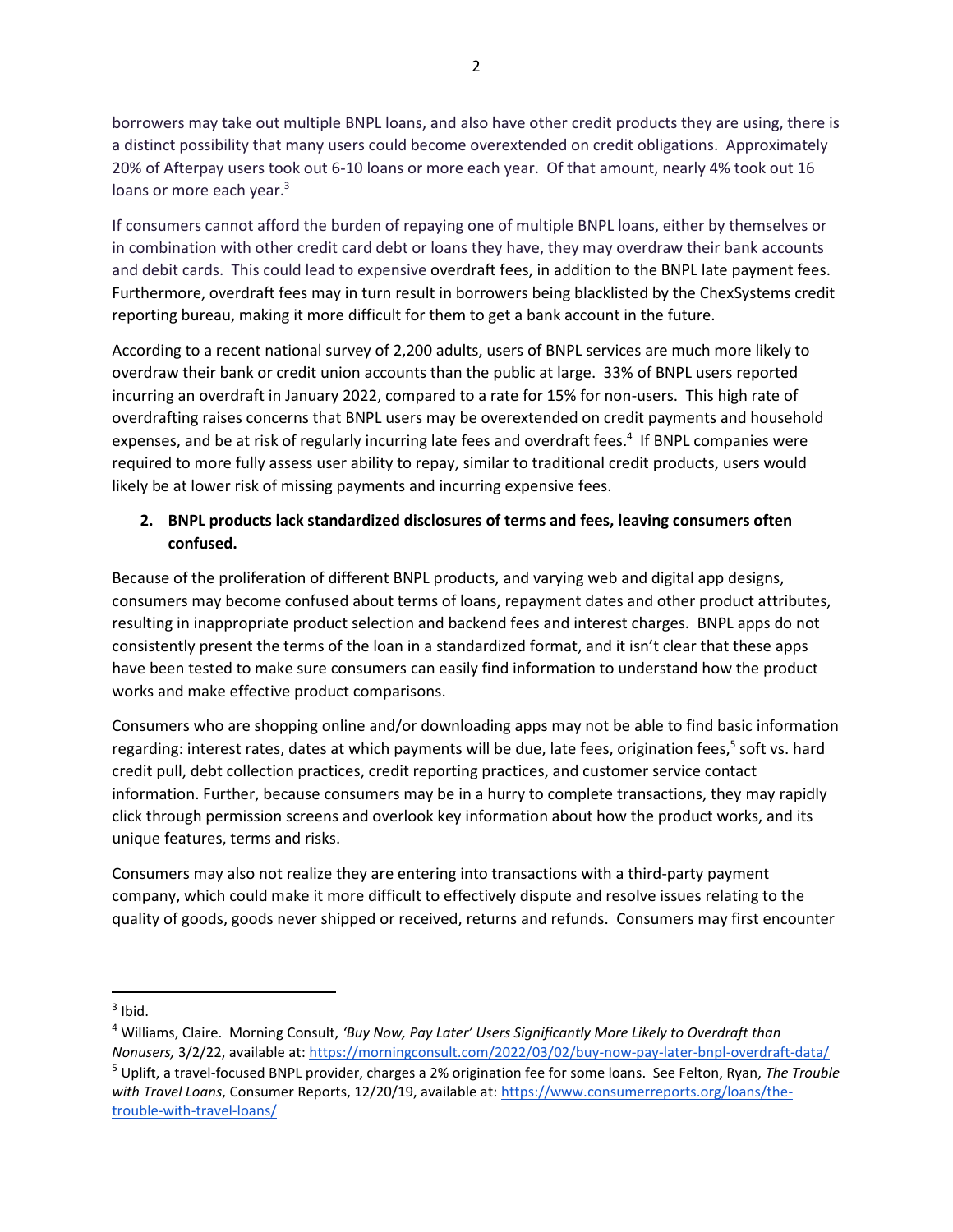the BNPL loan in website shopping carts, and assume it is a service offered as a courtesy by retail merchants themselves.

Further, some BNPL providers (e.g. Affirm, Klarna) have multiple loan products, some of which are 0% and some of which are interest bearing loans. Consumers might switch between point of service loan products between or within companies, without fully realizing the differences between them.

Stories collected by CR suggest that some consumers think certain products such as PayPal Credit are BNPL, when they are actually deferred-interest credit. Consumers need to be able to quickly recognize and tell the differences between different types of point of service loans -- especially which products are 0% pay in four, and which are not. The significant positive publicity and promotion related to 0% Pay in 4 loans projects an attractive halo over the entire universe of BNPL products, obscuring the reality that some products are significantly more costly, and in some cases as expensive or even more expensive than credit cards. For this reason, it may be desirable to define exactly which products strictly qualify as "BNPL," so consumers can easily recognize a low-cost product vs. a potentially high-cost product.

# **3. Consumers may have challenges making returns and/or receiving refunds for payments already collected.**

Many consumers have reported difficulties making returns and receiving refunds for BNPL payments already made for goods and services. While the problem may be less serious at larger retailers, consumers who use BNPL with smaller companies or less reputable websites may face a higher frequency of difficulties. The problem may be compounded by difficulties in contacting customer service for both the retailer and the BNPL company, so that customers have a significantly longer path to error resolution than if they were just dealing with the retailer directly.<sup>6</sup>

In addition, the consumer need to return merchandise appears to have increased during the COVID-19 pandemic. U.S. retailers, for example, have seen merchandise returns climb to an average of nearly 17 percent in 2021, up from nearly 11 percent the previous year, according to a survey by the National Retail Federation and Appriss Retail.<sup>7</sup> Similarly, over the last two years, consumers making travel plans have unexpected surges in travel cancellations, because of the COVID-19 pandemic and spikes in infection rates, creating potential needs for refunds of travel purchases financed with BNPL loans.

In a 2021 article, Consumer Reports reported on the difficult return experience of one BNPL borrower:

For LT Horhn, 48, a Los Angeles resident, obtaining a refund from Sezzle for a \$200 handbag turned out to be a long ordeal.

"I was shopping online last September and clicked—then I had second thoughts, since I didn't know the retailer," says Horhn.

<sup>6</sup> Bays, Ken. American Banker, *Buy Now Pay Later Carries Myriad Challenges for Return Policies*, 03-17-21, available at: [https://www.americanbanker.com/payments/opinion/buy-now-pay-later-carries-myriad-challenges-for-return](https://www.americanbanker.com/payments/opinion/buy-now-pay-later-carries-myriad-challenges-for-return-policies)[policies](https://www.americanbanker.com/payments/opinion/buy-now-pay-later-carries-myriad-challenges-for-return-policies)

<sup>7</sup> Alini, Erica. *Returning Online Orders is Already A Nuisance: Buy Now Pay Later Plans May Make it Worse*, The Globe and Mail, 2/9/2022, available at: https://www.theglobeandmail.com/investing/personal-finance/householdfinances/article-returning-online-orders-is-already-a-nuisance-buy-now-pay-later-plans/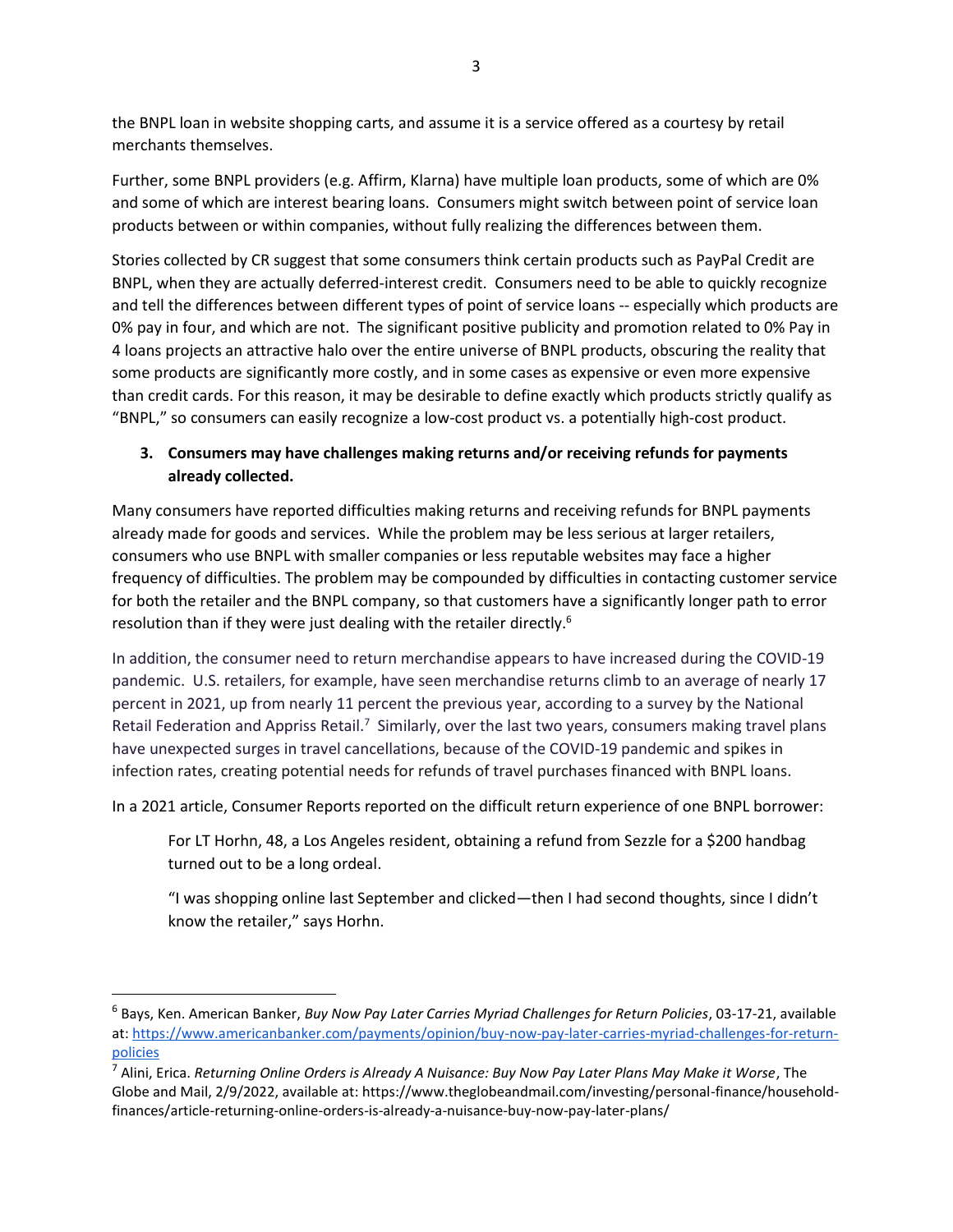She tried to cancel the purchase, but she could not reach the retailer by phone, and Sezzle's customer representative told her that all requests must go through the merchant directly. Horhn sent back the bag, which was poor quality, she says. But the address given to her by the retailer turned out to be false, and the package was returned as undeliverable. Unable to get a refund from Sezzle, she canceled payments through her bank, but the first one for \$51 had already gone through.

Upon being contacted by Consumer Reports, Sezzle CEO Charlie Youakim reviewed Horhn's account, and she received a refund. Youakim also says Horhn should have initiated a dispute. Horhn responded that she did not understand where to do this on the website.<sup>8</sup>

Some consumers have also reported difficulties contacting customer service and getting timely responses when they are having a problem. In contrast with other payment methods, consumers using BNPL may have to contact both the merchant and the payment company, instead of just working with the merchant to process a refund payment. In the meantime, consumers can be left on the hook for making payments for an item they no longer want, and/or has already been returned.

With some lenders, consumers may have to temporarily keep making payments as set out in their BNPL agreements even after they've returned what they bought. Afterpay, for example, warns users it may take several days for a merchant to process a refund. Until then, consumers are held to their original payment schedule, although they can postpone their next payment by up to two weeks, according to the company's site. The same is true for Uplift, which allows customers to pay for flights, cruises and vacation packages in installments.<sup>9</sup>

Gisela, a CR member from New Jersey, told us:

I bought an almost \$500 vacuum from Shark using the pay in four payments options. But I had to return the item because it was defective. It took almost three months and several calls to get the refund.

Consumers using BNPL plans could also be put at risk if goods are never shipped, or damaged in transit. In a 2022 article Consumer Reports discussed the story of a consumer who ordered goods who only received part of his order:

When KZ Win spotted an attractive set of Lunar New Year plates and other items on the Williams Sonoma website last April, he quickly added them to his shopping cart.

Then, at checkout, he saw a buy-now-pay-later button, which would let him spread out the \$230 cost of his purchases over three months, with no fees and interest.

Win, a 51-year-old IT engineer in Dallas, clicked on the deferred payment option, which was offered through Affirm, a third-party financing company. He soon received part of his order. But shortly after he made his final payment, he was told that delivery of the Lunar New Year plates would be delayed.

 $8$  Wang, Penelope. The Hidden Risks of Buy Now, Pay Later Plans, Consumer Reports, 2/14/21, available at: <https://www.consumerreports.org/shopping-retail/hidden-risks-of-buy-now-pay-later-plans-a7495893275/>  $9$  Op. cit. note 10.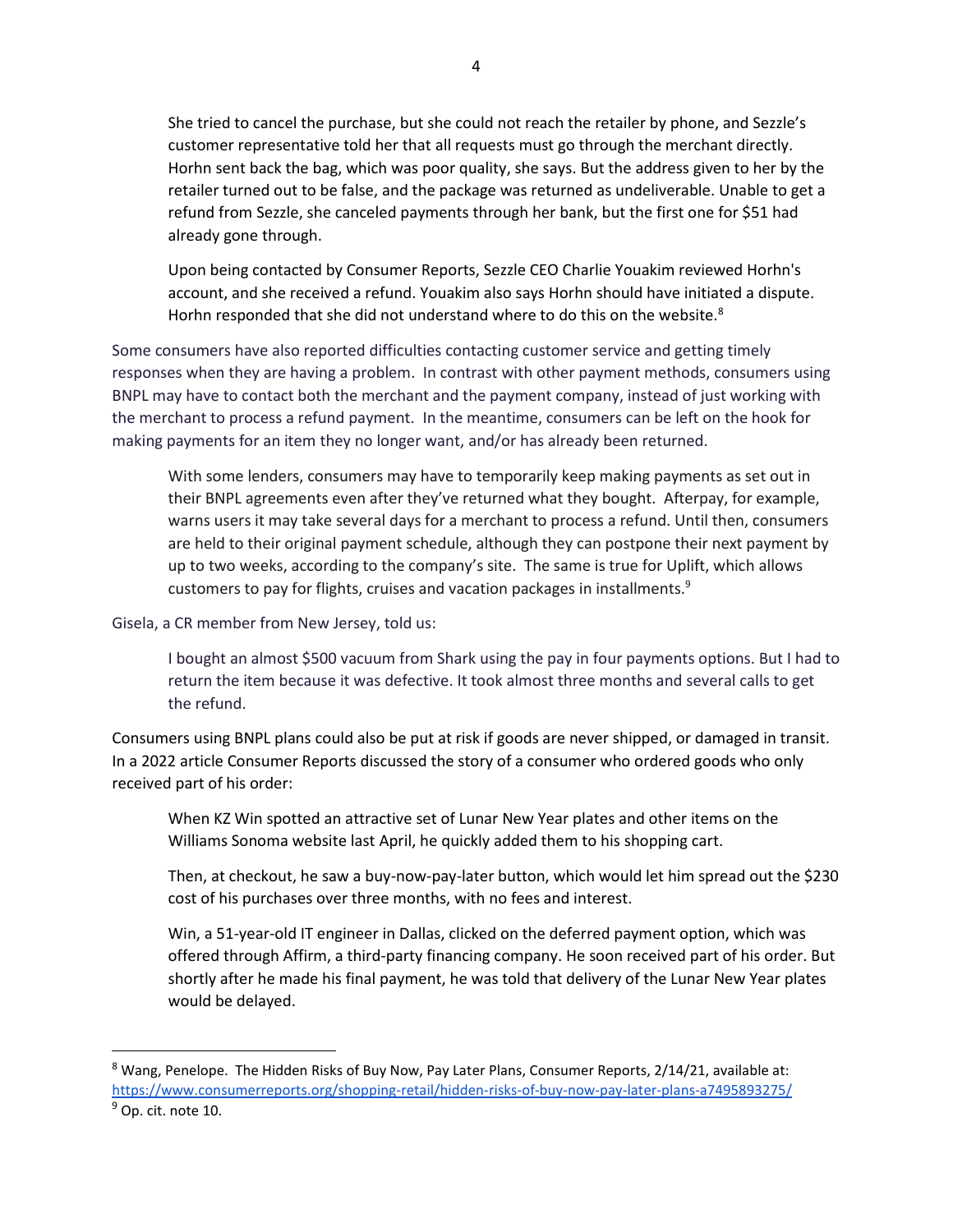"I figured I would wait as long as necessary," he says. "I understood the pandemic was causing shipping delays."

But in mid-December, Win was told his remaining order was canceled because payment had not been received. He repeatedly called and emailed both Williams Sonoma and Affirm seeking a refund for the plates. But Affirm told him the 60-day deadline to claim a refund had passed, and Williams Sonoma said he had to contact Affirm for a refund.

"Neither company seemed willing to talk to the other or help me get my money back," Win says. But when contacted by Consumer Reports, Affirm quickly issued him a refund.<sup>10</sup>

According to a January 2022 nationally representative survey of 2,174 U.S. adults carried out by Consumer Reports, 5% of Americans who used BPNL services reported that they had difficulty getting into contact with customer service for the BPNL provider; and 4% reported that they had difficulty processing a return or refund specifically because they paid for the product with this service.<sup>11</sup>

As of March 25, 2022, there were 5,839 complaints submitted by consumers to the Better Business Bureau (BBB) about major BPNL lenders, including: Klarna (1,610 complaints), Zip (1,607) Affirm (1602), Afterpay (702), and Sezzle (318). This represents an increase of 4,911 complaints since March 25, 2020, when there were 928 complaints for these five companies listed on the BBB site. Many of the complaints listed on the website relate to issues regarding returns, refunds and billing and payment issues.<sup>12</sup>

Unless a public oversight process is put in place to closely monitor customer service practices for returns and merchant disputes, consumers could be held captive to poor customer service by either the retailer or the BNPL company or both, with either side potentially denying responsibility for resolving returns and payment issues.

### **4. Consumers lack effective remedies for disputes with retailers.**

Under the Fair Credit Billing Act (FCBA), credit cards and other "open end" revolving credit accounts provide "[chargeback rights](https://www.consumer.ftc.gov/articles/0219-disputing-credit-card-charges)" for disputes with retailers, where goods or services were defective or were not delivered. BNPL loans do not provide consumers with chargeback rights, so when they have a dispute about the quality or delivery of services, they do not have an effective remedy to dispute the

<sup>12</sup> Better Business Bureau, www.bbb.com

<sup>10</sup> Wang, Penelope. *How COVID Has Turned Buy Now, Pay Later Upside Down*, Consumer Reports, 2/22/22, available at[: https://www.consumerreports.org/shopping-retail/how-covid-has-turned-buy-now-pay-later-upside](https://www.consumerreports.org/shopping-retail/how-covid-has-turned-buy-now-pay-later-upside-down-a4434659796/)[down-a4434659796/](https://www.consumerreports.org/shopping-retail/how-covid-has-turned-buy-now-pay-later-upside-down-a4434659796/) 

<sup>&</sup>lt;sup>11</sup> Consumer Reports, January 2022 American Experiences Survey, prepared by CR Survey Research Department, February 2022, attached.

Afterpay: [https://www.bbb.org/us/ca/san-francisco/profile/payment-processing-services/after-pay-1116-](https://www.bbb.org/us/ca/san-francisco/profile/payment-processing-services/after-pay-1116-897251/complaints) [897251/complaints](https://www.bbb.org/us/ca/san-francisco/profile/payment-processing-services/after-pay-1116-897251/complaints) 

Affirm: [https://www.bbb.org/us/ca/san-francisco/profile/payment-processing-services/affirmcom-1116-](https://www.bbb.org/us/ca/san-francisco/profile/payment-processing-services/affirmcom-1116-445613/complaints) [445613/complaints](https://www.bbb.org/us/ca/san-francisco/profile/payment-processing-services/affirmcom-1116-445613/complaints)

Klarna[: https://www.bbb.org/us/ca/san-francisco/profile/payment-processing-services/after-pay-1116-](https://www.bbb.org/us/ca/san-francisco/profile/payment-processing-services/after-pay-1116-897251/complaints) [897251/complaints](https://www.bbb.org/us/ca/san-francisco/profile/payment-processing-services/after-pay-1116-897251/complaints)

Sezzle[: https://www.bbb.org/us/mn/minneapolis/profile/online-retailer/sezzle-0704-1000027079/complaints](https://www.bbb.org/us/mn/minneapolis/profile/online-retailer/sezzle-0704-1000027079/complaints) Zip:<https://www.bbb.org/us/ny/new-york/profile/payment-processing-services/zip-0121-177249/complaints>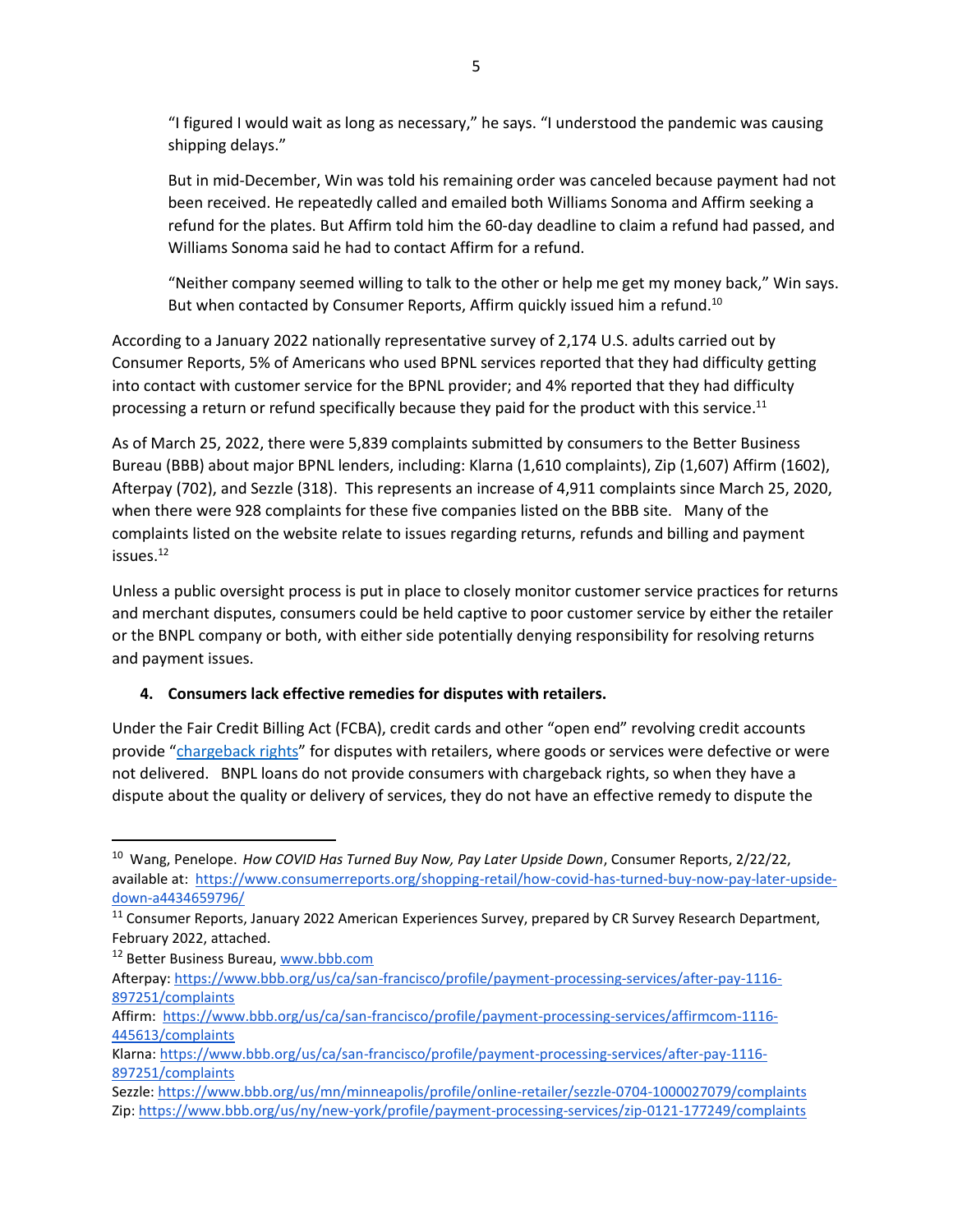unfair or fraudulent charge. Some providers provide voluntary dispute resolution, but it is generally far weaker than under the provisions of the FCBA, which give consumers the right to withhold payment for disputed charge and any financing charges for 60 days, while the loan issuer and merchant investigate the dispute.

Under the FCBA, consumers have the legal right to dispute "billing errors" such as:

- unauthorized charges. (Federal law limits borrower responsibility for unauthorized charges to \$50);
- charges that list the wrong date or amount;
- charges for goods and services the borrower didn't accept or that weren't delivered as agreed;
- math errors;
- failure to post payments and other credits, like returns;
- failure to send bills to the borrower's current address assuming the creditor has the borrower's change of address, in writing, at least 20 days before the billing period ends; and
- charges for which the borrower asks for an explanation or written proof of purchase, along with a claimed error or request for clarification.<sup>13</sup>

The lack of chargeback rights is especially concerning when it comes to purchases of travel services, where cancellations of flights, hotel and cruise reservations may put consumers at risk for large sums of money.<sup>14</sup>

# **5. Excessive Risks of Late Fees**

A 2021 survey conducted by Credit Karma found that 34% of respondents who used BNPL plans reported falling behind on one or more payments.<sup>15</sup> Of those who admitted to having missed at least one payment, 72% said they believe their credit score declined as a result of missing the payment(s), with 31% of those saying their credit score declined significantly.<sup>16</sup> Another survey found that 47% of young consumers ages 18-24 reported that they missed a payment and incurred a late fee.<sup>17</sup>

The CFPB data request will likely result in much more complete data regarding the volume and amount of late fees. Multiple BNPL services use late fees as a key part of their revenue model, and may charge late fees that exceed typical interest rates on similar credit products such as credit cards.

<sup>13</sup> Federal Trade Commission, *Disputing Unfair Credit Card Charges*, available at: <https://consumer.ftc.gov/articles/disputing-credit-card-charges>

<sup>14</sup> Felton, Ryan, *The Trouble with Travel Loans*, Consumer Reports, 12/20/19, available at:

<https://www.consumerreports.org/loans/the-trouble-with-travel-loans/>

<sup>15</sup> Credit Karma, *Buy Now Pay Later Surges Throughout Pandemic, Consumers' Credit Takes a Hit*, 09/09/21, available at: https://www.creditkarma.com/about/commentary/buy-now-pay-later-surges-throughout-pandemicconsumers-credit-takes-a-hit

 $16$  Ibid.

<sup>17</sup> Backman, Maurie. *Study: Buy Now, Pay Later Services Growing Quickly Among U.S. Consumers*, The Ascent/Motley Fool, 3/22/21, available at: [https://www.fool.com/the-ascent/research/buy-now-pay-later](https://www.fool.com/the-ascent/research/buy-now-pay-later-statistics/)[statistics/](https://www.fool.com/the-ascent/research/buy-now-pay-later-statistics/)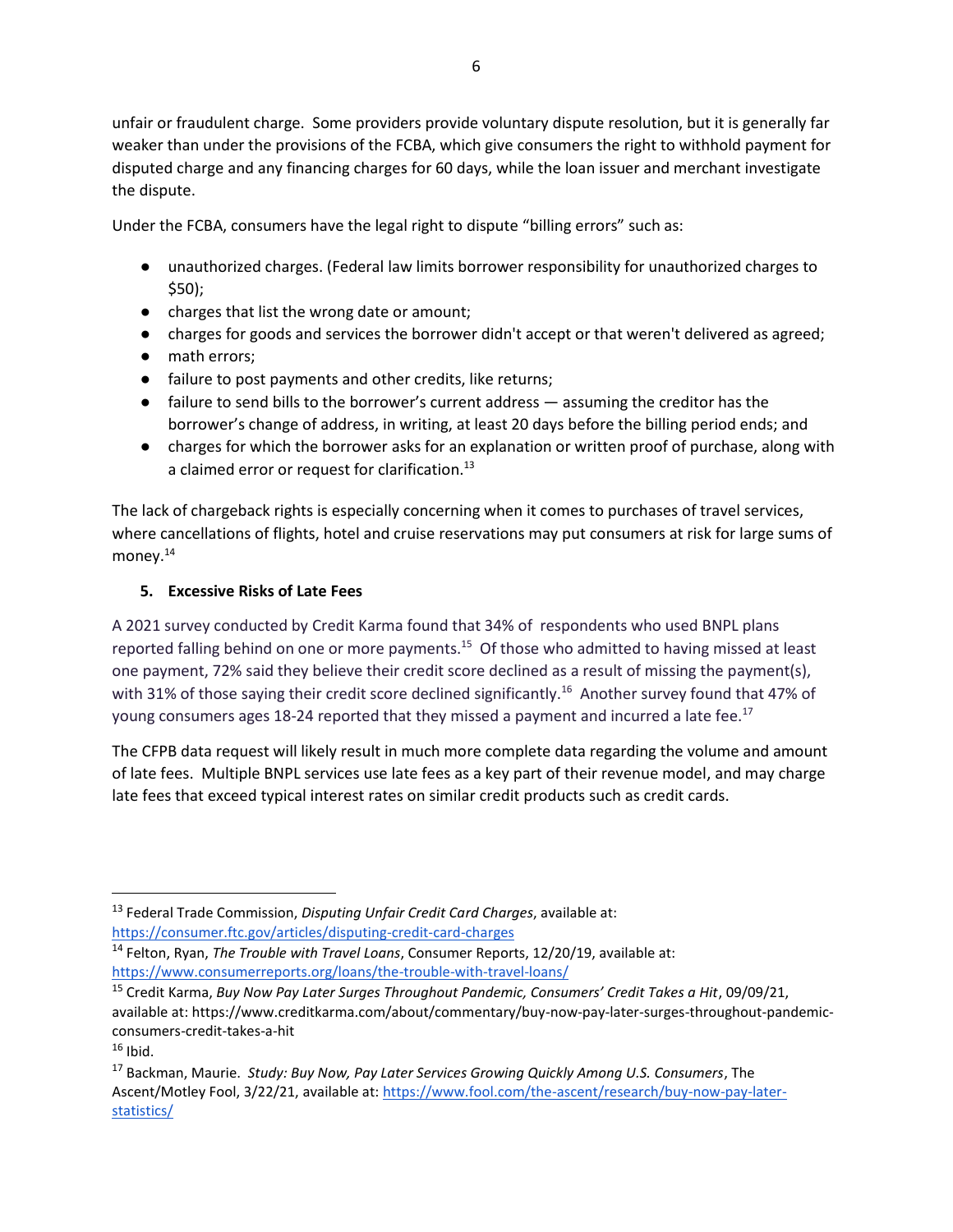**6. Consumers Report Unauthorized BNPL Charges Sometimes Appear on Their Bank and Debit Card Accounts**

Some consumers have complained to both CFPB and the Better Business Bureau that they never signed up for BNPL, but nevertheless found charges for BNPL loans on their debit cards, or delinquent loans reported on their credit reports. This may be an identity theft issue similar to that for other goods and services, but the low barriers to entry for BNPL credit may create new risks of account fraud.

For example, Stephanie, a CR member from Washington state, told us a fraudulent charge appeared on her husband's BNPL account:

My husband used to use Affirm for his RC (Radio Controlled) aircraft hobby. It was quick, easy, and we always made our payments on time so we didn't get finance charges. Then a charge appeared on his account for an overnight stay at a Hilton hotel. We called Affirm and said this wasn't us, that either the charge was misbilled or someone used his account. They promised to look into it. Next thing we knew, we were getting late fees for not paying for the purchase we didn't make. We called again and were told they couldn't find any evidence of fraud, and we had to pay it. We pointed out that we had never, EVER used the Affirm account for anything other than RC purchases, and that we could prove we were nowhere near the Hilton that charged the account on the night in question. They didn't care. We paid the fraudulent charge and the late fee, closed the account, and will never use Affirm again. Lesson learned.<sup>18</sup>

(As mentioned above, if BPNL loans provided chargeback rights similar to credit cards, Stephanie's husband could have formally disputed the unauthorized charge, and the lender and the hotel would have been required to investigate it. He could also have withheld payment for the unauthorized charge and any finance charge for 60 days while the investigation was going on.)

# **7. New Types of BNPL Products Are On the Way**

In addition to the points mentioned above, BNPL loans are appearing in new product forms, and spreading to diverse areas of the economy. For example, Klarna recently announced the planned introduction of a Klarna Card which is a physical VISA card issued by Webbank, which will enable users to purchase items using the Pay in 4 method for any in-store or online purchase.<sup>19</sup> The Klarna Card connects to the Klarna app, enabling consumers to track and securely manage their card payments. The card can also be added to Apple Pay and Google Pay. A number of banks and credit card companies have also created BNPL services which are linked to bank-issued credit cards, such as American Express, Chase, and Citibank, incorporating the BNPL payment method into already existing credit card accounts.<sup>20</sup>

 $18$  CR Member story, received February 2021, available at:

<https://www.consumerreports.org/stories?questionnaireId=252>

<sup>19</sup> *Klarna Opens Waitlist for Highly Anticipated Klarna Card to U.S. Consumers*, [https://www.klarna.com/international/press/klarna-opens-waitlist-for-highly-anticipated-klarna-card-to-us](https://www.klarna.com/international/press/klarna-opens-waitlist-for-highly-anticipated-klarna-card-to-us-consumers/)[consumers/](https://www.klarna.com/international/press/klarna-opens-waitlist-for-highly-anticipated-klarna-card-to-us-consumers/)

<sup>20</sup> Paul, Trina. *Credit cards offer 'buy now, pay later' options — but is it better than carrying a balance?* CNBC Select, 03-22-22, available at[: https://www.cnbc.com/select/credit-cards-offering-buy-now-pay-later](https://www.cnbc.com/select/credit-cards-offering-buy-now-pay-later-options/)[options/](https://www.cnbc.com/select/credit-cards-offering-buy-now-pay-later-options/)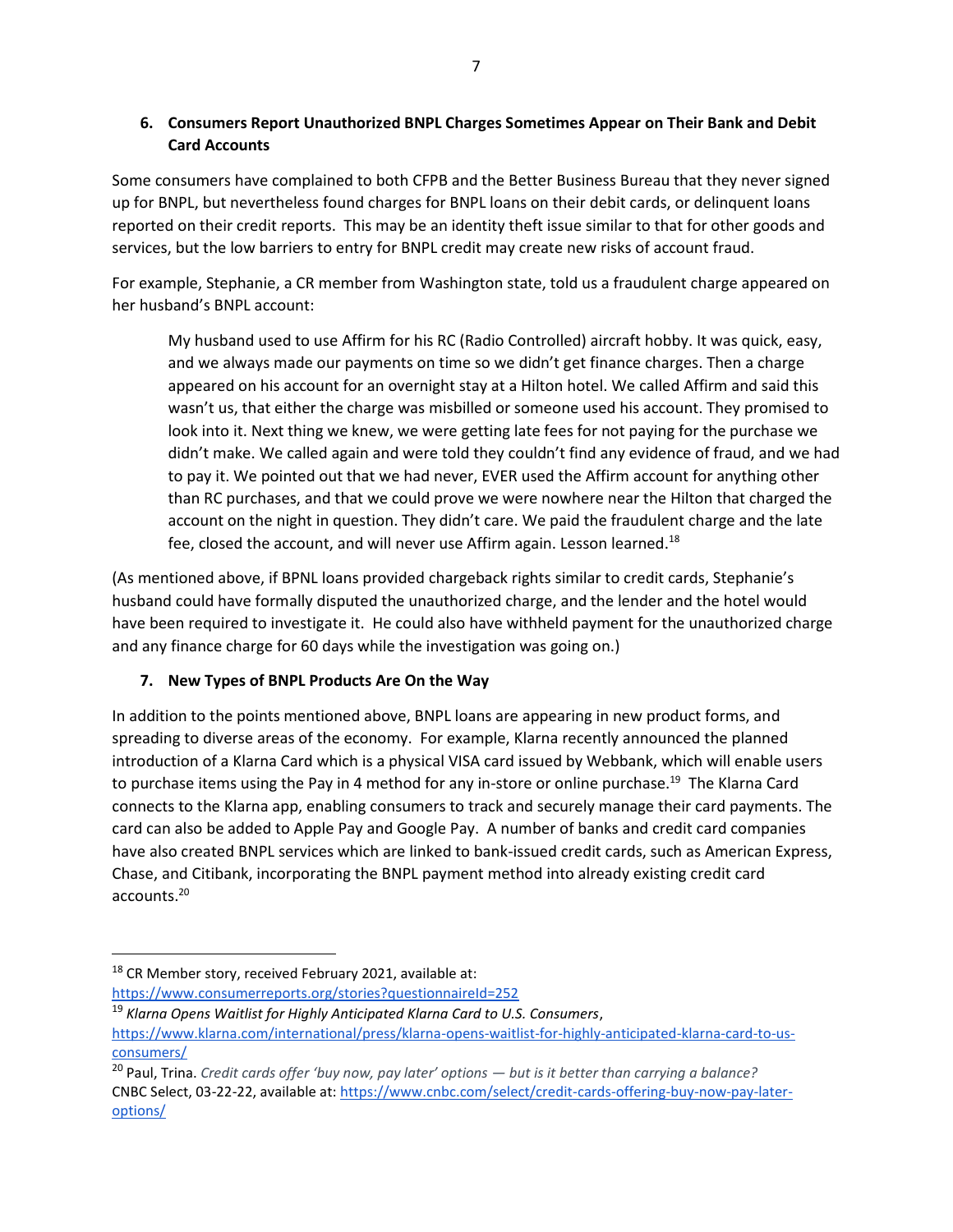In addition, BNPL payments are spreading beyond retail and online merchants to other sectors including travel, health care, higher education programs<sup>21</sup>, veterinary services, home improvement lending, rental housing, groceries and gas purchases.<sup>22 23</sup> Some of these sectors may pose unique challenges or issues because of the nature of the goods and services being financed. For example, using BNPL loans for groceries or gas purchases raises concerns about potential risks relating to the financing of regularly recurring household expenses. While BNPL might help borrowers to navigate an occasional shortfall or unexpected expense, overuse could expose them to debt and delinquency.

#### **Policy Recommendations and Solutions:**

Based on the foregoing, we recommend the following potential solutions to make BNPL loans work better for consumers:

- All BNPL loans should be legally defined as a form of credit, and made subject to the same underwriting standards for credit cards and other regulated loans, including an ability to repay standard that considers both the borrower's income, and expenses and obligations.
- CFPB should issue a larger market participant rule to define the BNPL market, and then actively supervise large BNPL lenders to ensure, at a minimum, that they are not engaged in unfair, deceptive and abusive practices, or unlawful discrimination. In addition, CFPB should also use its marketing monitoring authority to collect, analyze and publish data from the largest providers (anonymized) to better identify risks within the market. $^{24}$
- CFPB should create standardized disclosures similar to "nutrition labels" for BNPL products that put the important information consumers need to know about these products upfront, in a format that will allow consumers to understand the product more easily, and compare the terms of loans that are offered by different providers. In the past, CFPB has worked very effectively to create "Know Before You Owe" mandatory disclosures for financial products such as mortgages and prepaid cards.<sup>25</sup> Because the standardized BNPL disclosures will be viewed primarily in online shopping and smartphone apps, CFPB should also make sure that they are

<sup>21</sup> Student Borrower Protection Center, P*oint of Fail: How a Flood of Buy Now Pay Later Student Debt is Putting Millions at Risk*, March, 2022, available at: [https://protectborrowers.org/wp](https://protectborrowers.org/wp-content/uploads/2022/03/SBPC_BNPL.pdf)[content/uploads/2022/03/SBPC\\_BNPL.pdf](https://protectborrowers.org/wp-content/uploads/2022/03/SBPC_BNPL.pdf)

<sup>22</sup> Felton, Ryan. *I Bought a Burrito from Chipotle for Four Easy Payments*, Consumer Reports, 03-04-22, available from[: https://www.consumerreports.org/shopping-retail/the-downsides-of-expanding-buy-now-pay-later-plans](https://www.consumerreports.org/shopping-retail/the-downsides-of-expanding-buy-now-pay-later-plans-a2840564542/)[a2840564542/](https://www.consumerreports.org/shopping-retail/the-downsides-of-expanding-buy-now-pay-later-plans-a2840564542/)

<sup>23</sup> Singletary, Michelle. *Gas and Go. Pay Later. How Some Drivers Are Dealing With the Rise in Fuel Costs*, Washington Post, 3/23/22, available at: [https://www.washingtonpost.com/business/2022/03/23/klarna-gas-up](https://www.washingtonpost.com/business/2022/03/23/klarna-gas-up-pay-later/)[pay-later/](https://www.washingtonpost.com/business/2022/03/23/klarna-gas-up-pay-later/) 

<sup>24</sup> As proposed by the Center for Responsible Lending. See: Torres, Marisabel. *Buy Now Pay Later, "Buy Now, Pay More Later? Investigating Risks and Benefits of BNPL and Other Emerging Fintech Cash Flow Products*, Testimony of the Center for Responsible Lending to the House Financial Technology Task Force, 11/02/22, available at:

<sup>25</sup> Consumer Financial Protection Bureau, *CFPB Finalizes Strong Protections for Prepaid Account Consumers*, 10/5/2016, available at: [https://www.consumerfinance.gov/about-us/newsroom/cfpb-finalizes-strong-federal](https://www.consumerfinance.gov/about-us/newsroom/cfpb-finalizes-strong-federal-protections-prepaid-account-consumers/#:~:text=Know%20Before%20You%20Owe%3A%20Prepaid%20Disclosures&text=Consumers%20cannot%20always%20tell%20what,and%20make%20well%2Dinformed%20decisions)[protections-prepaid-account-](https://www.consumerfinance.gov/about-us/newsroom/cfpb-finalizes-strong-federal-protections-prepaid-account-consumers/#:~:text=Know%20Before%20You%20Owe%3A%20Prepaid%20Disclosures&text=Consumers%20cannot%20always%20tell%20what,and%20make%20well%2Dinformed%20decisions)

[consumers/#:~:text=Know%20Before%20You%20Owe%3A%20Prepaid%20Disclosures&text=Consumers%20canno](https://www.consumerfinance.gov/about-us/newsroom/cfpb-finalizes-strong-federal-protections-prepaid-account-consumers/#:~:text=Know%20Before%20You%20Owe%3A%20Prepaid%20Disclosures&text=Consumers%20cannot%20always%20tell%20what,and%20make%20well%2Dinformed%20decisions) [t%20always%20tell%20what,and%20make%20well%2Dinformed%20decisions](https://www.consumerfinance.gov/about-us/newsroom/cfpb-finalizes-strong-federal-protections-prepaid-account-consumers/#:~:text=Know%20Before%20You%20Owe%3A%20Prepaid%20Disclosures&text=Consumers%20cannot%20always%20tell%20what,and%20make%20well%2Dinformed%20decisions)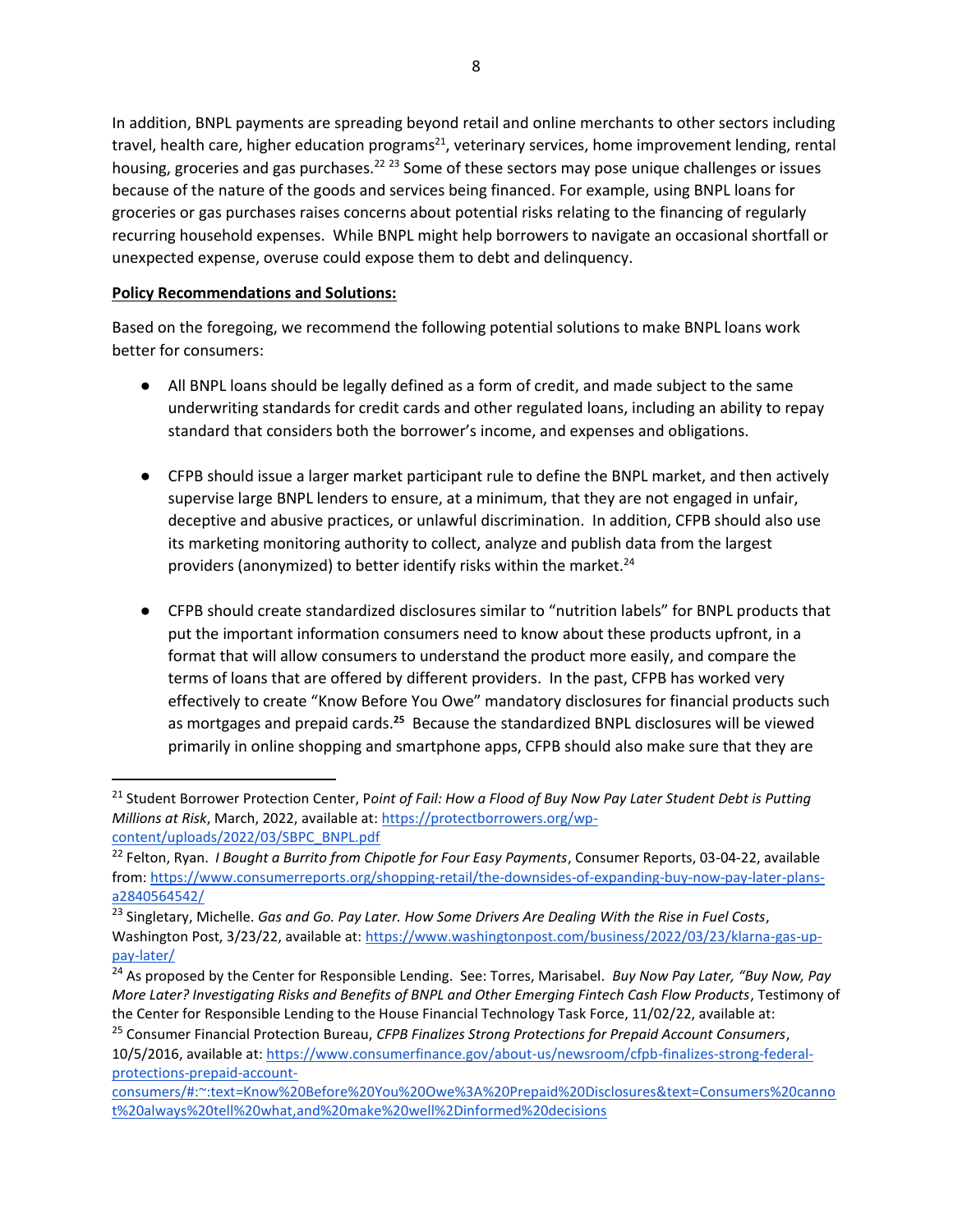subjected to usability testing to ensure users can find key terms and definitions, to facilitate user understanding and comprehension of product terms, fees, and the repayment process.

- CFPB should review the data it receives and investigate whether BNPL providers are imposing late payment fees at high frequency, and investigate the reasons this may be happening. If the reasons are related to underwriting practices, unclear timetables for collecting payments, or other issues relating to lender-consumer communication, CFPB may want to develop regulations to help reduce the risks of late payments and late fees.
- Related to the above, CFPB should require clear and conspicuous disclosure of BNPL third-party status, so consumers understand they are applying for and receiving BNPL financing from a company that is legally and operationally separate from the retailer or online merchant, that has a separate process for customer service inquiries relating to refunds, loan repayment and complaints.
- To make sure consumers can make effective product choices, CFPB should consider ways to clearly identify the products that are 0% interest only, perhaps by creating tighter definitions of "BNPL" vs "Point of Service Loans," or other terminology. More specific definitions of what actually constitutes a low-cost BNPL product could help consumers more effectively anticipate the terms and costs when they choose a payment method, and help them to avoid high-cost products, when more affordable alternatives are available. Sharper product definitions would also help consumers to choose more effectively from products WITHIN the portfolios of lenders like Affirm, Klarna and PayPal, who offer both 0% Pay in 4 AND interest bearing loans which can have APRs as high as 30%.. Without more specific, popularly-understood definitions, consumers may select the wrong product for their needs, if they do not carefully read the terms and fine print for each product within those brand families.
- CFPB should create a public monitoring system to collect ongoing data on returns, refunds, identity fraud complaints, and other customer service issues related to BNPL loans. Further, CFPB should create performance benchmarks for making sure customer service representatives are available and accessible, and that customer service inquiries and requests are handled promptly. All providers should have adequate capacity to handle customer inquiries, and be available and accessible by phone and email contact to respond to customers in a timely way. Any company that cannot commit to high quality customer service should lose their ability to make BNPL loans.
- Congress should extend "chargeback rights" to BNPL loans. As the volume of BNPL loans grows, consumers are likely to experience a similar volume of disputes with merchants and service providers that they experience with credit cards. They need to have the same legal rights to challenge unfair charges for goods never shipped, damaged goods, travel services or counterfeit products. It will be difficult for consumers to have confidence in BNPL financing products if they do not provide effective remedies for disputes with retailers and service providers.

#### **Conclusion**

While Buy Now Pay Later loans may have many benefits for consumers, including a fast application process, frequently affordable terms, and convenient repayment options, they also have a variety of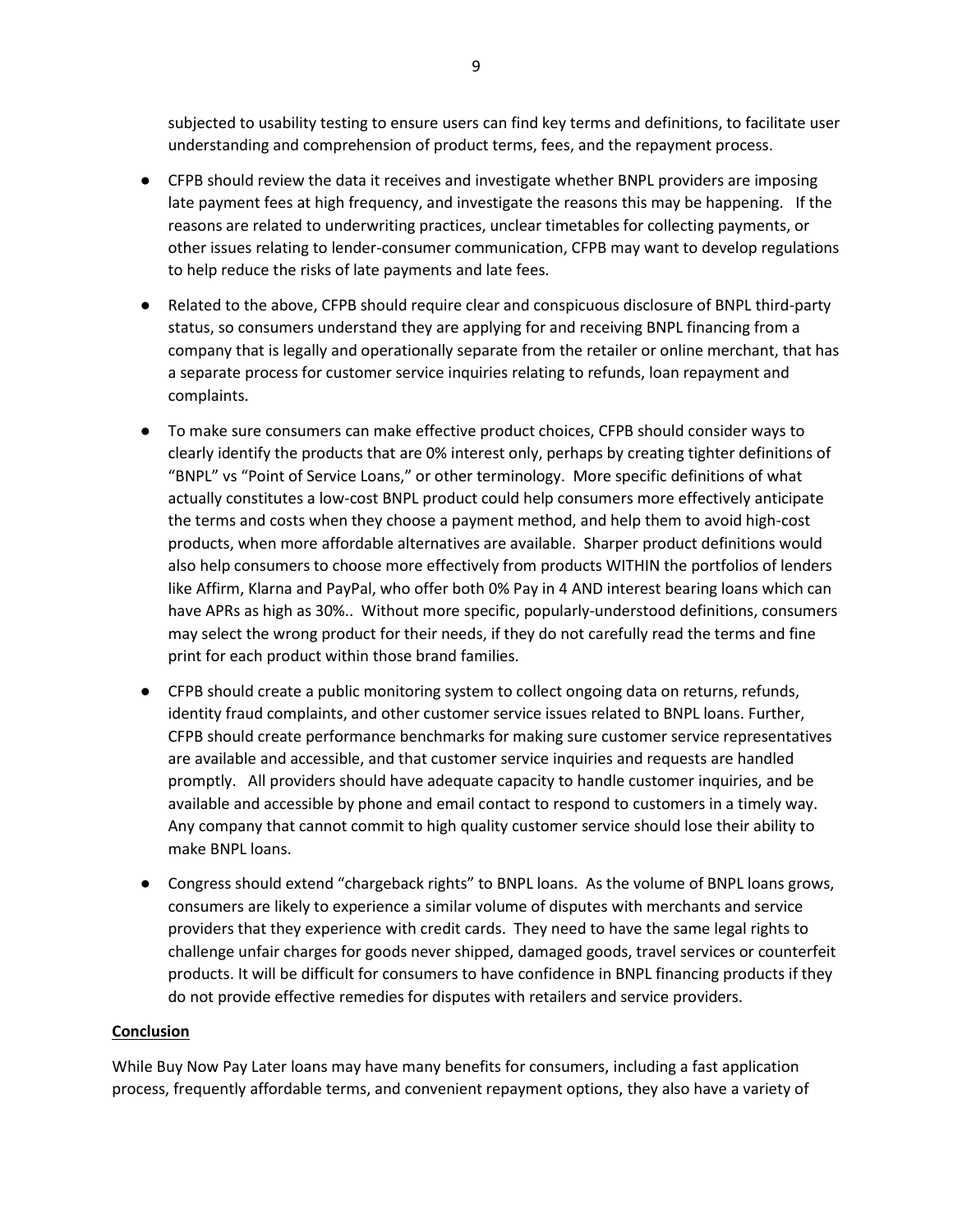unexpected features and risks that urgently need to be addressed. Consumer Reports commends the CFPB for seeking detailed data and information from BPNL providers to provide a basis for further investigation and ongoing oversight of this rapidly expanding segment of the financial services marketplace. By addressing the key issues identified above, CFPB can help anticipate and prevent serious friction points that could harm consumers and undermine public confidence in this popular emerging new payment method.

Sincerely,

Charles WF Bell

Chuck Bell Syed Ejaz Programs Director **Programs** Director **Policy Analyst** 

Consumer Reports 101 Truman Avenue Yonkers, NY 10703 [www.ConsumerReports.org](http://www.consumerreports.org/) (914) 378-2000 (202) 462-6262

 $\frac{1}{2}$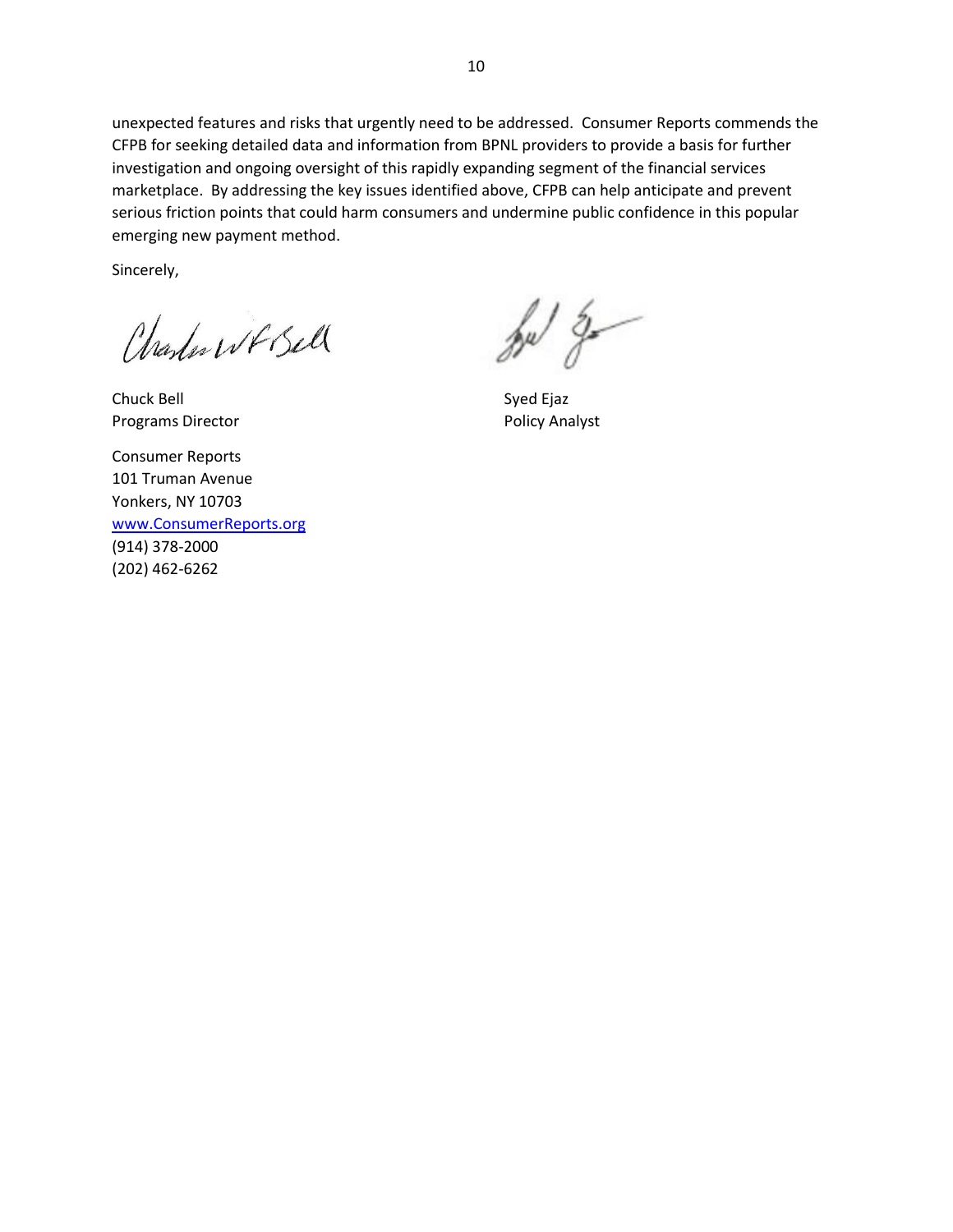#### **Appendix A.**

#### **Consumer Reports Articles Regarding Buy Now Pay Later Loans**

- 1. Felton, Ryan*, I Bought a Burrito from Chipotle for Four Easy Payments*, Consumer Reports, 03/04/22, available at[: https://www.consumerreports.org/shopping-retail/the-downsides-of](https://www.consumerreports.org/shopping-retail/the-downsides-of-expanding-buy-now-pay-later-plans-a2840564542/)[expanding-buy-now-pay-later-plans-a2840564542/](https://www.consumerreports.org/shopping-retail/the-downsides-of-expanding-buy-now-pay-later-plans-a2840564542/)
- 2. Wang, Penelope, *How COVID Has Turned Buy Now, Pay Later Upside Down*, Consumer Reports, 2/18/22, available at: [https://www.consumerreports.org/shopping-retail/how-covid-has](https://www.consumerreports.org/shopping-retail/how-covid-has-turned-buy-now-pay-later-upside-down-a4434659796/)[turned-buy-now-pay-later-upside-down-a4434659796/](https://www.consumerreports.org/shopping-retail/how-covid-has-turned-buy-now-pay-later-upside-down-a4434659796/)
- 3. Wang, Penelope. *The Hidden Risks of Buy Now, Pay Later Plans*, Consumer Reports, 02/14/21, available at: [https://www.consumerreports.org/shopping-retail/hidden-risks-of-buy-now-pay](https://www.consumerreports.org/shopping-retail/hidden-risks-of-buy-now-pay-later-plans-a7495893275/)[later-plans-a7495893275/](https://www.consumerreports.org/shopping-retail/hidden-risks-of-buy-now-pay-later-plans-a7495893275/)
- 4. Picchi, Aimee, *What to Know About Buy Now Pay Later Loans*, Consumer Reports, 5/30/19, available at[: https://www.consumerreports.org/loans/buy-now-pay-later-online-loans-what-to](https://www.consumerreports.org/loans/buy-now-pay-later-online-loans-what-to-know/)[know/](https://www.consumerreports.org/loans/buy-now-pay-later-online-loans-what-to-know/)
- 5. Felton, Ryan, *The Trouble With Travel Loans*, Consumer Reports, 5/20/19, available at: <https://www.consumerreports.org/loans/the-trouble-with-travel-loans/>

#### **Appendix B.**

**January 2022 American Experiences Survey (BPNL excerpt), Consumer Reports Survey Research Department, January 2022. (attached)**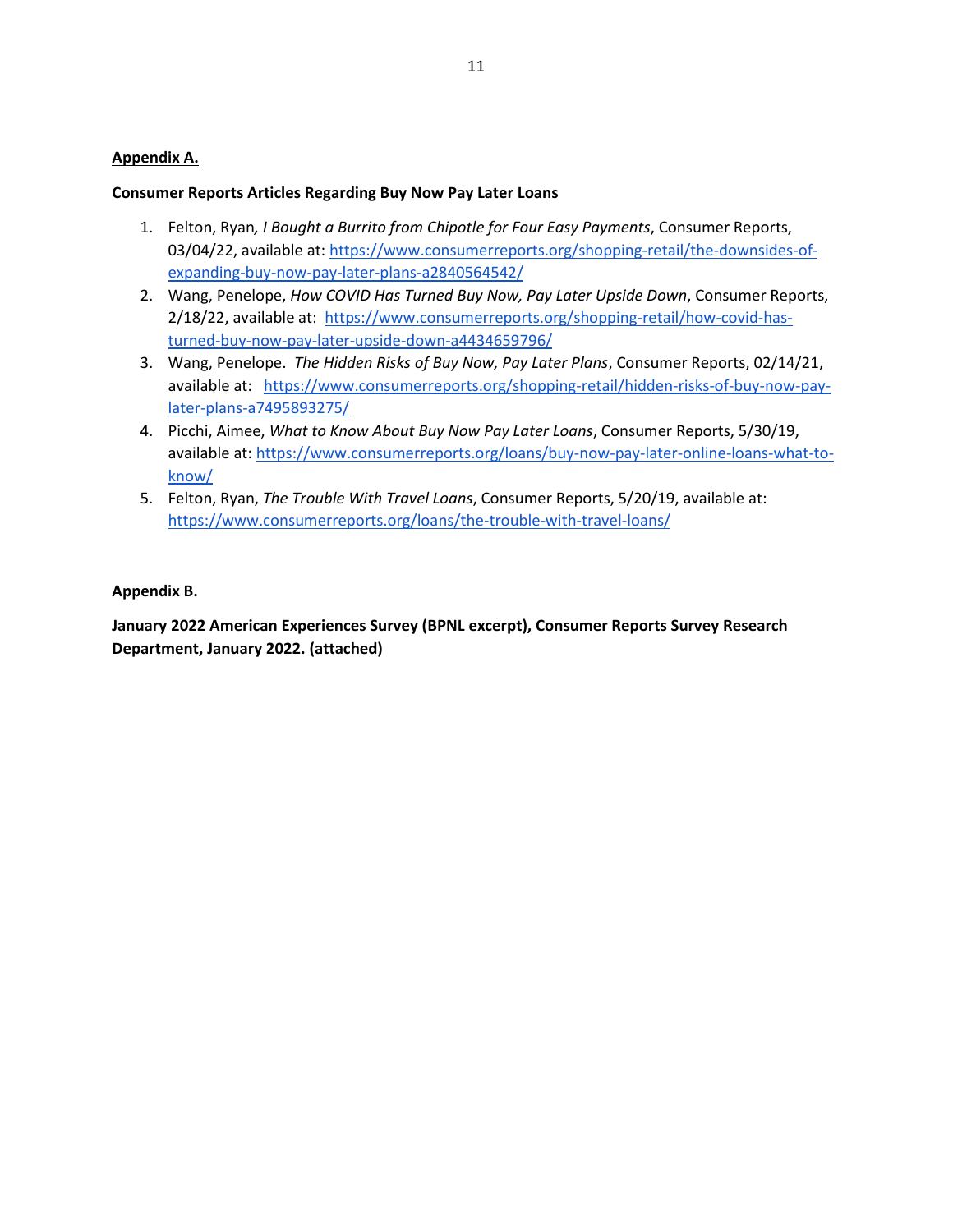

# American Experiences Survey:

A Nationally Representative Multi-Mode Survey

# January 2022 Omnibus Results: Buy Now Pay Later Section

#### *Overview of Methodology*

Each month, Consumer Reports fields the American Experiences Survey (AES) to track consumer attitudes and behaviors over time. January results are based on interviews conducted from January 7 – 20, 2022. This document includes one section from the omnibus survey for this month: Buy Now Pay Later services.

The survey was administered by NORC at the University of Chicago through its AmeriSpeak® Panel to a nationally representative sample. Interviews were conducted in English and in Spanish, and were administered both online and by phone. In total NORC collected 2,174 interviews, 2,061 by web mode and 113 by phone mode, 2,114 in English and 60 in Spanish. Final data are weighted by age, gender, race/Hispanic ethnicity, housing tenure, telephone status, education, and Census Division to be proportionally representative of the US adult population.

The margin of error for results based on the total sample is +/-2.84 percentage points at the 95% confidence level. Smaller subgroups will have larger error margins, and only those subgroups for which there are at least 100 unweighted cases are included.

# **TOPLINE RESULTS**

The January omnibus contained six blocks of questions (items on COVID-19, credit reports, food safety, Buy Now Pay Later services, cryptocurrency, and sustainability). Respondents saw the COVID-19 block first, with the other five sections in a randomized order. **This document contains the Buy Now Pay Later items only.**

The questions presented below were shown to respondents in this order unless otherwise noted. Where appropriate, question verbiage, response answer choices, or direction of scales were randomized or rotated and those instances are noted below.

#### Prepared by CR Survey Research Department, January 2022

#### [www.cr.org](http://www.cr.org/)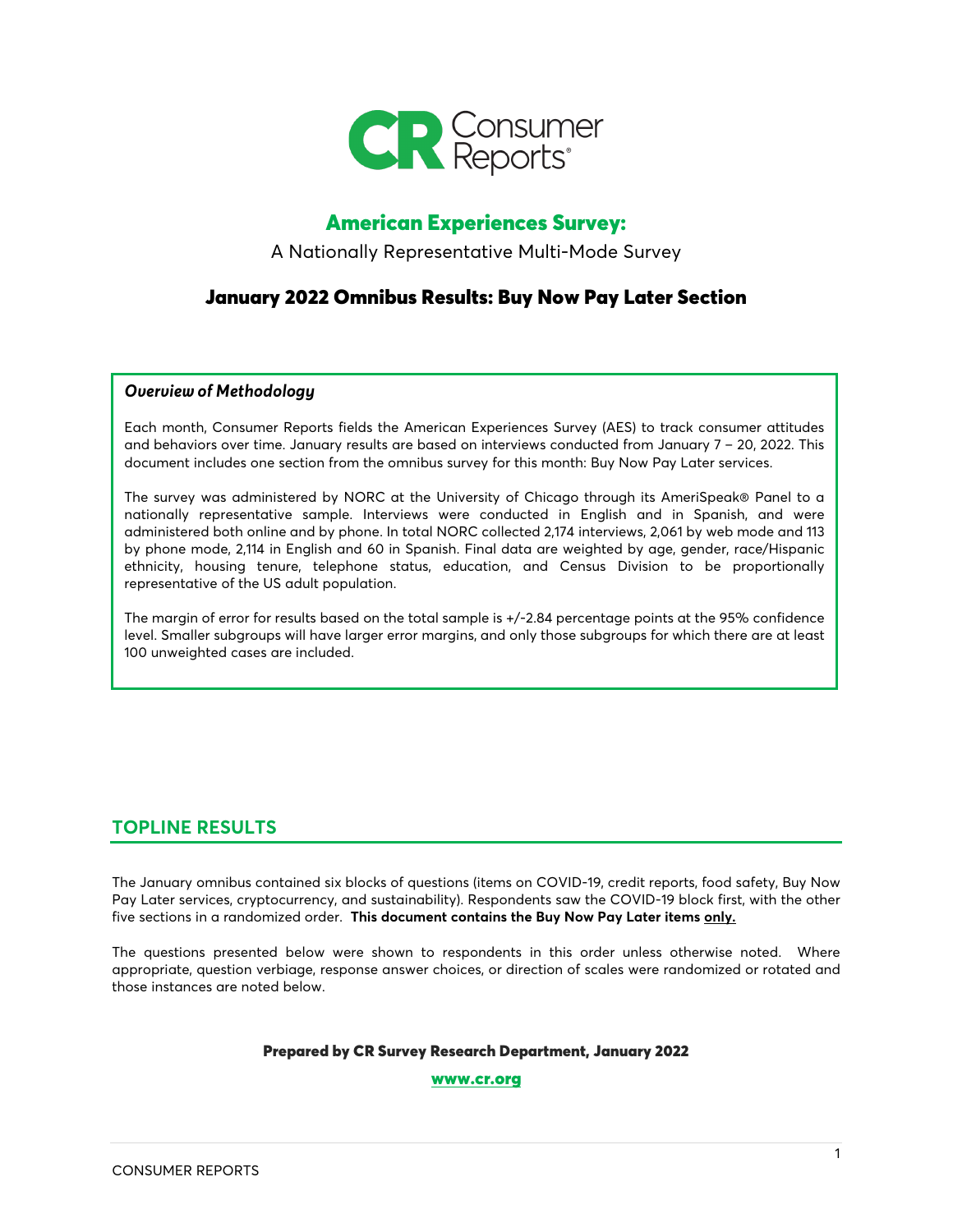# **BUY NOW PAY LATER**

BNPL1.

**This section is about online Buy Now Pay Later services, such as Affirm, Afterpay, and Klarna. These services often appear as a payment option on a website and allow you to make a down payment at the time of purchase, then pay off the rest in installments.**

**How familiar are you with this type of service?**

|                                                         | <b>Total</b> |
|---------------------------------------------------------|--------------|
|                                                         | %            |
| I have never heard of this type of service              | 32           |
| I have heard of this type of service, but never used it | 51           |
| I have used a Buy Now Pay Later service                 | 18           |
| <b>Base: All respondents</b>                            | 2.173        |

BNPL2. *[SHOW IF BNPL1 = 'I HAVE USED A BUY NOW PAY LATER SERVICE.' RANDOMIZE ITEMS, HOLDING 'OTHER' AT END.]*

| You said that you have used a Buy Now Pay Later service to pay for at least one purchase. Which, if<br>any, of the following are reasons you decided to use this service rather than charging the purchase<br>to a credit card? |              |
|---------------------------------------------------------------------------------------------------------------------------------------------------------------------------------------------------------------------------------|--------------|
| Select all that apply.                                                                                                                                                                                                          |              |
|                                                                                                                                                                                                                                 |              |
|                                                                                                                                                                                                                                 | <b>Total</b> |
|                                                                                                                                                                                                                                 | %            |
| I'd rather pay in installments instead of one lump sum                                                                                                                                                                          | 55           |
| I didn't have enough money to purchase what I wanted, so this enabled me to afford it                                                                                                                                           | 47           |
| I thought it would have lower interest rates than a credit card                                                                                                                                                                 | 24           |
| I was curious about the service                                                                                                                                                                                                 | 23           |
| I thought it would be easier than using a credit card                                                                                                                                                                           | 20           |
| I did not have a credit card                                                                                                                                                                                                    | 12           |
| Other, please specify                                                                                                                                                                                                           | 3            |
| Base: Respondents who have used a Buy Now Pay Later service                                                                                                                                                                     | 386          |